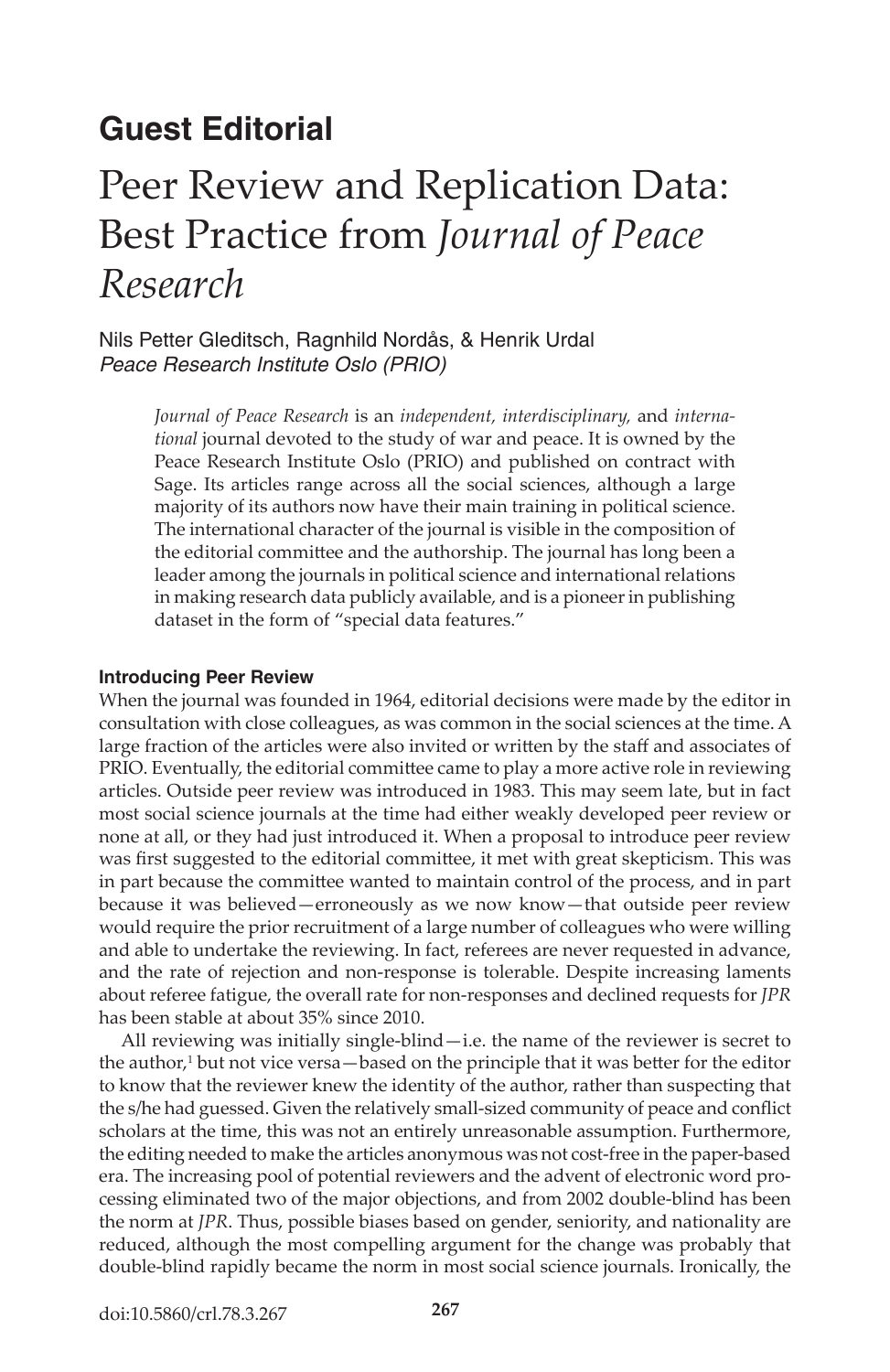increasing availability of earlier versions of articles on conference sites and personal websites, has facilitated the identification of authors for referees who are sufficiently curious.

# **Data**

The foundation of peace research in the Nordic countries in the early 1960s was closely related to the behavioral revolution in the social sciences, and an empirical orientation was central to the journal from its first volume in 1964. Most of the articles were empirical and many of them used original, quantitative data. There is probably a link here to the international orientation of the journal. While journals catering mainly to a regional or national audience are likely to be influenced by local cultural norms, topics, and terminology, the principles of systematic data collection are universal. Analyses published in the mid-1960s, before the use of computers became common in the social sciences, were largely limited to bivariate relationships, with occasional controls of a few other variables. They may seem simple, even simplistic by today's standards. But for the time, they were state-of-the art, and represented a quantum leap from what one of the pioneers of peace research, J. David Singer, was fond to call "arm-chair speculation." The introduction of computers in the social sciences, along with advances in mathematical modeling and multivariate statistics, has made the journal's data-based articles more sophisticated and thus increasingly complex. Technical progress has also enabled new forms of data collection, such as data based on satellite imagery. And a stronger international community—notably the efforts of the UN specialized agencies and regional organizations such as the OECD—have facilitated international data collection over a range of topics. The ambitious goals set at the international level for improvements in health, environment, development, and peace through the Sustainable Development Goals formulated by the UN in 2015,<sup>2</sup> require additional data collection in order to assess how the goals are fulfilled.

# **Making Datasets Available**

Most empirical articles in *JPR* focus on the testing of theoretical frameworks, but the journal also has a long tradition of making new datasets available to the research community without extensive analysis. The pioneering case was the publication in 1966 of the first version of the dataset on formal alliances generated by the Correlates of War Project and followed in 1969 by an update. Like many of the datasets generated by the Correlates of War Project, this has become one of the standard tools of empirical research on war and peace. The dataset has been regularly updated, most recently in 2013, and is available for download from the project's website.<sup>3</sup> Another early case was a global dataset on local wars for the period after World War II, developed by Istvan Kende, first published in *JPR* in 1971 and later updated for another ten-year period. These early datasets were of limited size and could be published in their entirety in the print journal. Later editions were much more extensive and were published in book form.4

From the early 1990s most articles presenting new data were presented under the general heading of Special Data Feature,<sup>5</sup> and since then the journal has published dozens of such articles. They have played a crucial role in maintaining the prominence of the journal. The two most-cited articles in JPR ever are data articles, and there are four of them among the top ten.<sup>6</sup> Indeed, for each of the ten years 2006–15, a data article is always found and among the top five-cited articles, usually at the top of the list. A special place of prominence is occupied by the annual article on global armed conflict from the Uppsala Conflict Data Program (UCDP). The joint UCDP/PRIO article in 2002 extending the time series back to 1946, is the article of record for a dataset that has become a standard tool in empirical conflict research, and the annual updates are also studied by many. "Good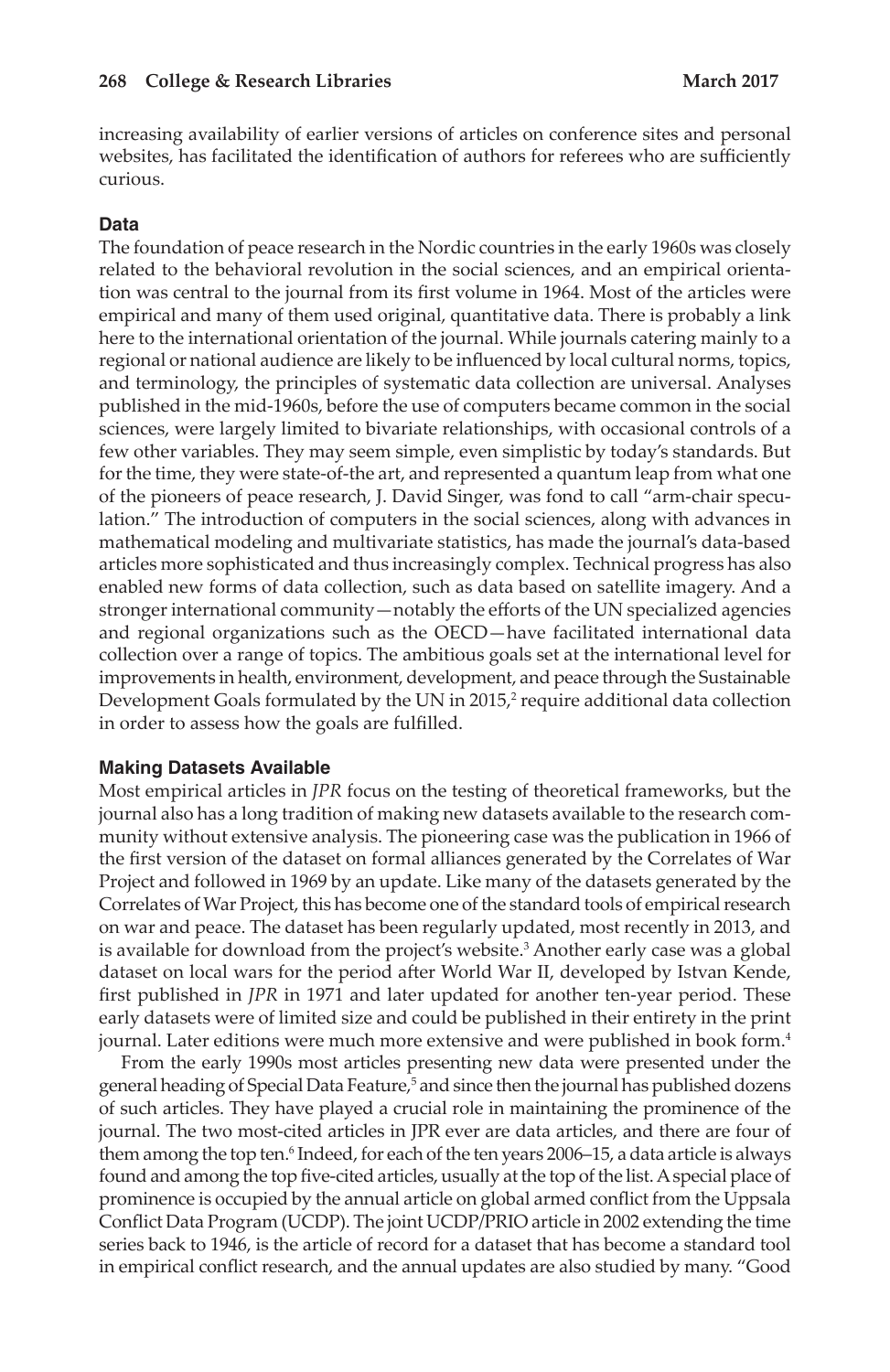data beats better methods every time,"<sup>7</sup> so it is not surprising that a lot of innovative work is invested in producing new data, and that such articles are frequently cited.

Since the main interest in publishing such articles is to present new data, JPR does not "require the same level of theoretical sophistication and detailed empirical investigation as for a regular research article." Authors are nevertheless asked to show "how the new data can make a genuine contribution to the study of conflict and peace, for instance by pointing to results that are significantly different from previously published work."<sup>8</sup>

# **Peer Review of Data**

Given the prominence of data presentations and empirical analyses of data, the question of assessing their reliability and usefulness becomes crucial to the peer-review procedures of the journal. The referees have to be competent in empirical methods and have an understanding of what new data can contribute to the field. Since the journal's empirical articles, including data presentations, cover a wide range of topics, a reviewer is not necessarily fully competent to judge the substance as well as the methods and data. Thus it may become necessary to select different referees for these tasks.

In 1998, *JPR* introduced a replication requirement. Authors of all quantitative articles were required to post a copy of the data on a suitable website "or in some equivalent manner."<sup>9</sup> The idea was to promote greater transparency by permitting other scholars to rerun the analyses and see whether there were errors or peculiar coding decisions that had led to non-robust or even false results. This decision was inspired by a report from an economist colleague on some early initiatives in economics journals.<sup>10</sup> Since then, a replication requirement has become increasingly common in journals in international relations and political science, and economics is hardly ahead of the curve anymore.<sup>11</sup> Initially, authors would usually post the data on their own homepage or that of their institution. However, such websites often provide an unstable environment, and some of the early datasets can no longer be located. In some cases, authors have also posted new versions of their data. While the new data may well be an improvement over the old, it effectively prevents replication of the original results. Since 2002, *JPR* has required that the data be posted on the journal's own website,<sup>12</sup> although authors are welcome to post them on their own site or in other data repositories as well. Many authors now post their data on the Dataverse Project repository at Harvard University, which currently holds more than 61,000 datasets with a combined number of downloads extending two million times.13 This site also provides more stability. While *International Studies Quarterly*, the flagship journal of ISA, maintains its own site for replication data, other ISA journals such as *International Studies Perspectives* encourage their authors to post their data on the Dataverse.

Also from 2002, authors have been asked to provide a codebook to the data, a command file for the analysis, and other information relevant to the dataset. There are no space limitations on the replication material. The *JPR* website currently hosts 630 replication files.14 In addition to enhancing the transparency of empirical research, this website also serves as a resource for student projects. An additional advantage for the journal itself is that the availability of replication data increases citations to the articles and thus also measures of the prestige of the journal, such as the impact factor.15

#### **Advance Submission of Data?**

In a symposium on replication in international relations in 2002, Bruce Bueno de Mesquita, then President of the International Studies Association (ISA), proposed that replication data be made available at the time of submission, which would enable a referee to check the analysis.<sup>16</sup> The referee would not be obligated to make this additional effort, but should be able to do so. Even the knowledge that a referee might go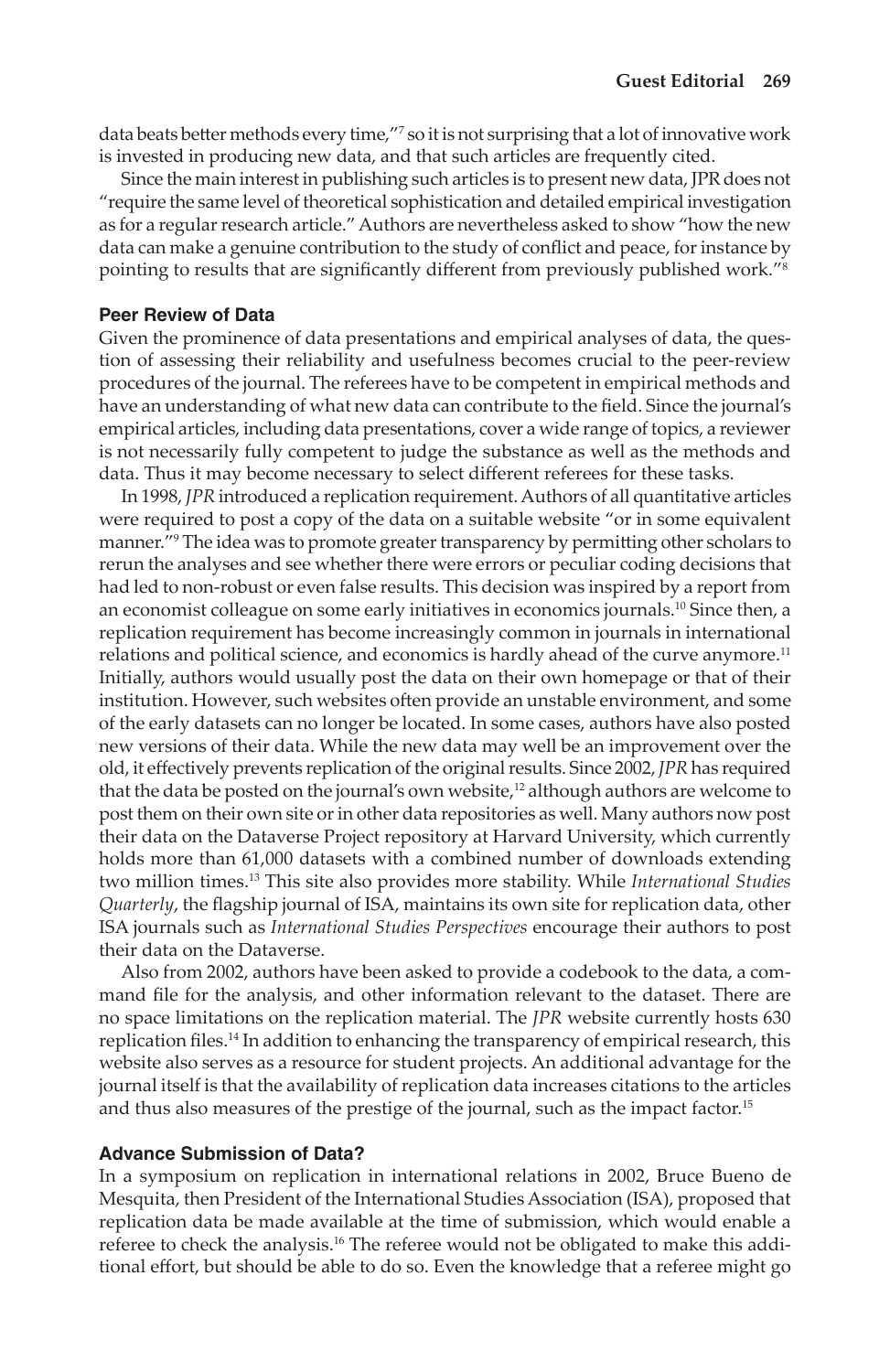#### **270 College & Research Libraries March 2017**

the extra step, would probably keep the authors on the alert to avoid sloppy coding and careless analysis. Many replication files look plausible at first glance, but when they are examined more closely then turn out to be incomplete or hard to unravel. The research community would not have to wait for errors or questionable interpretations to be discovered years later. Instead, errors would be weeded out prior to publication (with no embarrassment to the author) and non-recoverable articles rejected.

While attractive, implementing such a policy cannot be expected to uncover all errors, and it also has potential disadvantages. A cynical referee might try to take the data and run with them, or the author might suspect that this would happen and not submit to a journal with such a policy. Referees might feel that an extra burden was added to their shoulders, adding to the problem of reviewer fatigue. The burden increases with increasing complexity of the analysis. Editors might feel that they were getting perilously close to crossing the boundary to becoming co-authors of the article. Also, if the referees ask for additional analysis, a new set of replication data would have to be submitted with the revised version. After extensive consideration, *JPR* decided not to go down this route. However, its "Notes for authors" specify that authors are welcome to submit the data with the article "and may find that the reviewers are able to provide better feedback if given access to the data on a privileged basis."

To our knowledge, the only journal in our field that has introduced a requirement to submit the data with the initial version of the article is *International Interactions*. 17 Their "preplication" is aimed at making sure that the reported results can be duplicated with the data provided and to correct outright errors. Graduate student assistants are used to test the data. The editor reports that a significant fraction of the submitted articles do have some initial problems with the replication data. The process seems to have worked quite smoothly.

As an alternative or supplement to the "preplication" of each article, Allan Dafoe has suggested that journals should set up an audit panel, which from time to time would test a set of randomly chosen articles for their replicability. In addition, journals should be willing to retract articles where later replication efforts demonstrate that they are not up to professional standards. Such measures are not without some costs either, and to our knowledge no journal has so far put them into practice.

#### **The Future of Data Review**

Surveys of the policies and practices of journals in international relations and political science indicate that many journals still lack a replication policy and that even when they do they fail to follow it in practice.18 Preplication, as practiced by *International Interactions,* draws attention to the replication requirement at the start of the review process. But *JPR's* strict requirement that the data be supplied to the journal prior to the final acceptance of the article also prevents the commitment to replication from becoming lip service only. However, preplication, audit panels, and the withdrawal of articles may well become standard features of journal policy in the future.

The integrity of science is threatened in many ways, by outright censorship, by secrecy (military, political, or commercial), by the reluctance of many journals to publish non-surprising findings, by the excessive reliance of many scholars on statistical significance at the expense of substantive importance or predictive ability, as well as the cartel-like behavior of predatory publishers that drive up the cost of journals and thus limit the dissemination of academic work. At the moment, political attention seems to be focused mainly on the latter problem, with open access featured as the solution. While open access can no doubt play an important role in the wider dissemination of scholarly work, there is still considerable uncertainty about how peer review and other elements of quality control are to be funded. The role of academic journals is